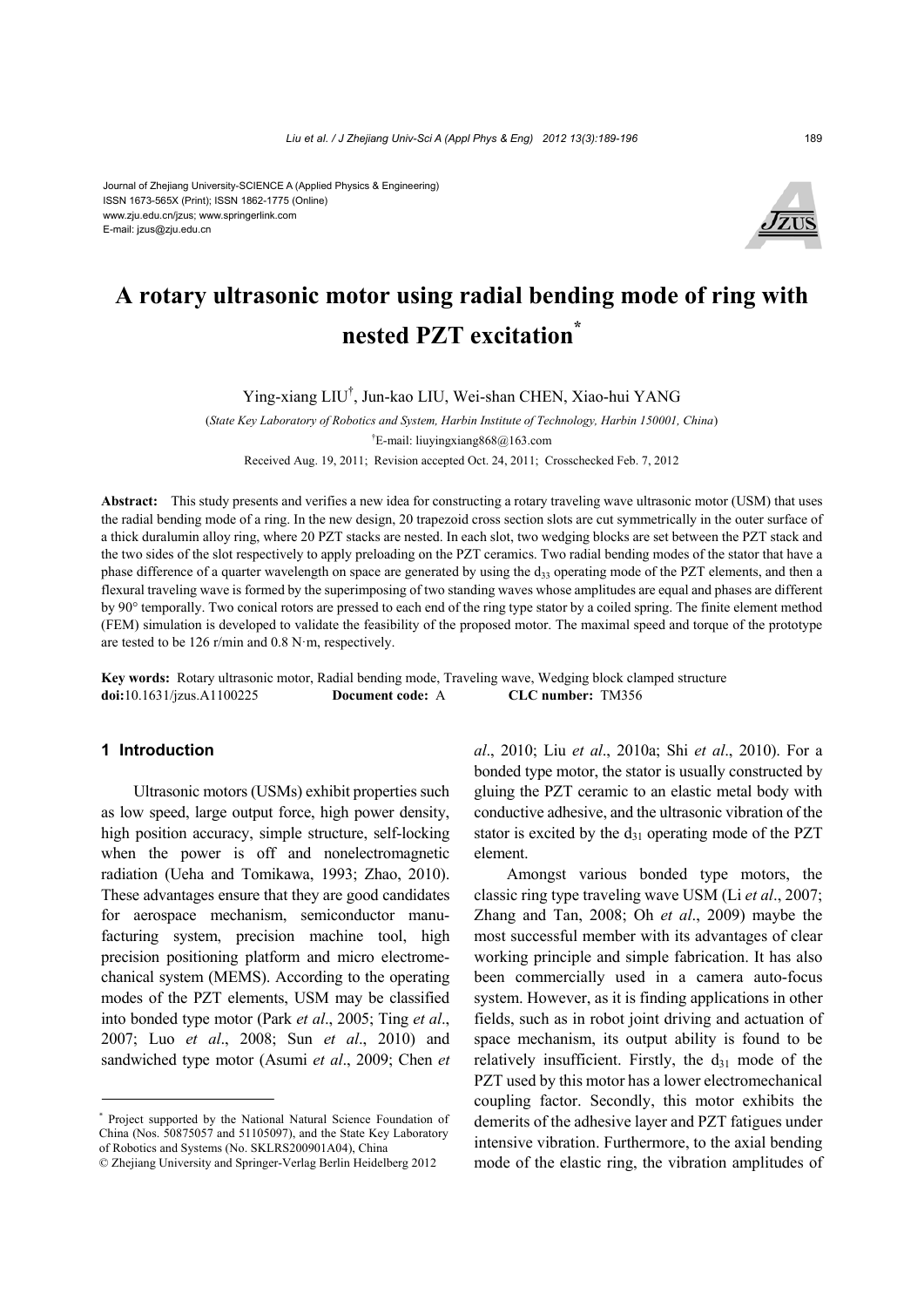teeth surface points have obvious differences in both axial and circumferential directions. All these factors make it difficult to obtain high torque and efficiency.

To avoid the previous drawbacks in the classic ring type traveling wave USM, the traveling wave motor excited by the sandwich transducer is a good choice. Iula *et al.* (2010) used four high power Langevin transducers to excite the traveling wave in a cylindrical stator, and their prototype exhibited a static torque of about 0.94 N·m. Petit and Gonnard (2009) proposed a double ring type traveling wave USM excited by four longitudinal actuators, and their prototype achieved a torque of 0.08 N·m. Jin and Zhao (2008) investigated a rotary USM using a composite transducer, and the maximal torque of the prototype was 0.25 N·m. Liu *et al*. (2010b) studied a traveling wave motor in which four Langevin transducers were coupled to a cylindrical stator through exponential shape horns, and the prototype achieved a maximal torque of 1.95 N·m. Liu *et al*. (2010c) also proposed an improved cylindrical traveling wave USM using only one longitudinal and bending composite transducer. All these initiatives soundly prove that most of the USM using the  $d_{33}$  operating mode of PZT have potentiality to obtain higher output torque and power. However, one common disadvantage amongst these designs is that the vibration coupling interface from the actuating sandwich transducer to the stator usually leads to a deformed traveling wave, and thus vibration energy is greatly consumed at the interface. Furthermore, for these motors, it is a common feature that the longitudinal or bending mode of a transducer is utilized to generate a standing wave in the ring type or cylindrical stator, which requires a good match between the vibration modes of the transducer and the stator. In fact, it is a difficult design work to touch and bring constraint to the structure.

This study proposes a new ring type stator structure for a traveling wave USM, which is composed of a duralumin alloy ring with PZT stacks nested in the trapezoid slots of the ring's outer surface and wedging blocks set between the PZT stack and the two sides of the slot to apply preloading on the PZT ceramics. In this new design, the radial bending mode of the ring type stator, which can result in nearly identical vibration trajectories on the driving particles, is generated by using the  $d_{33}$  operating mode of the PZT. The PZT elements work with compression stress state and no tensile failure will occur under intensive vibration, and thus strong excitation can be applied to achieve higher output. Furthermore, as two radial bending modes with the same order are used to generate a traveling wave in the stator, modal degeneration can be easily realized by the symmetrical structure. No vibration coupling problem between the transducer and stator exists in this new design, which is very significant to improve the quality of the traveling wave. Thus, the proposed motor not only inherits the advantages of both the classic ring type traveling wave USM and the motor excited by sandwich transducer, but also overcomes their disadvantages. The structure and the fabrication of the proposed motor are introduced. A prototype is designed and analyzed using the finite element method (FEM). Finally, the vibration and mechanical output characteristics of the prototype are tested.

#### **2 Structure and working principle of the USM**

Fig. 1 shows the structure of the proposed motor, which is composed of subassemblies of stator and rotor. In the stator subassembly, 20 trapezoid cross section slots are cut symmetrically on the outer surface of a thick ring, where 20 PZT stacks are nested. Sixty driving teeth are cut uniformly on the inner surface of the ring. Each PZT stack contains two pieces of PZT ceramics, and a thin beryllium bronze sheet is clamped between the two PZT ceramics to act as an electrode. In each slot, two wedging blocks are set between the PZT stack and the two sides of the slot to apply preloading on the PZT ceramics. Thin rubber sheets are set between the PZT stacks and the bottoms of the slots to serve as insulating layers. The structure of the rotor subassembly is shown in Fig. 1b. Two conical rotors are pressed to each end of the ring type stator by a coiled spring. Note that the polarization directions and excitations of the PZT stacks should be assigned as shown in Fig. 1c, and the metal ring serves as the common electrode for all PZT ceramics. All the PZT elements are polarized along their thickness directions, and the  $d_{33}$  operating mode is used to excite the radial bending modes of the stator.

In the fabrication of the stator, the sum thickness dimension of one PZT stack and two wedging blocks is made slightly larger than the width of the nesting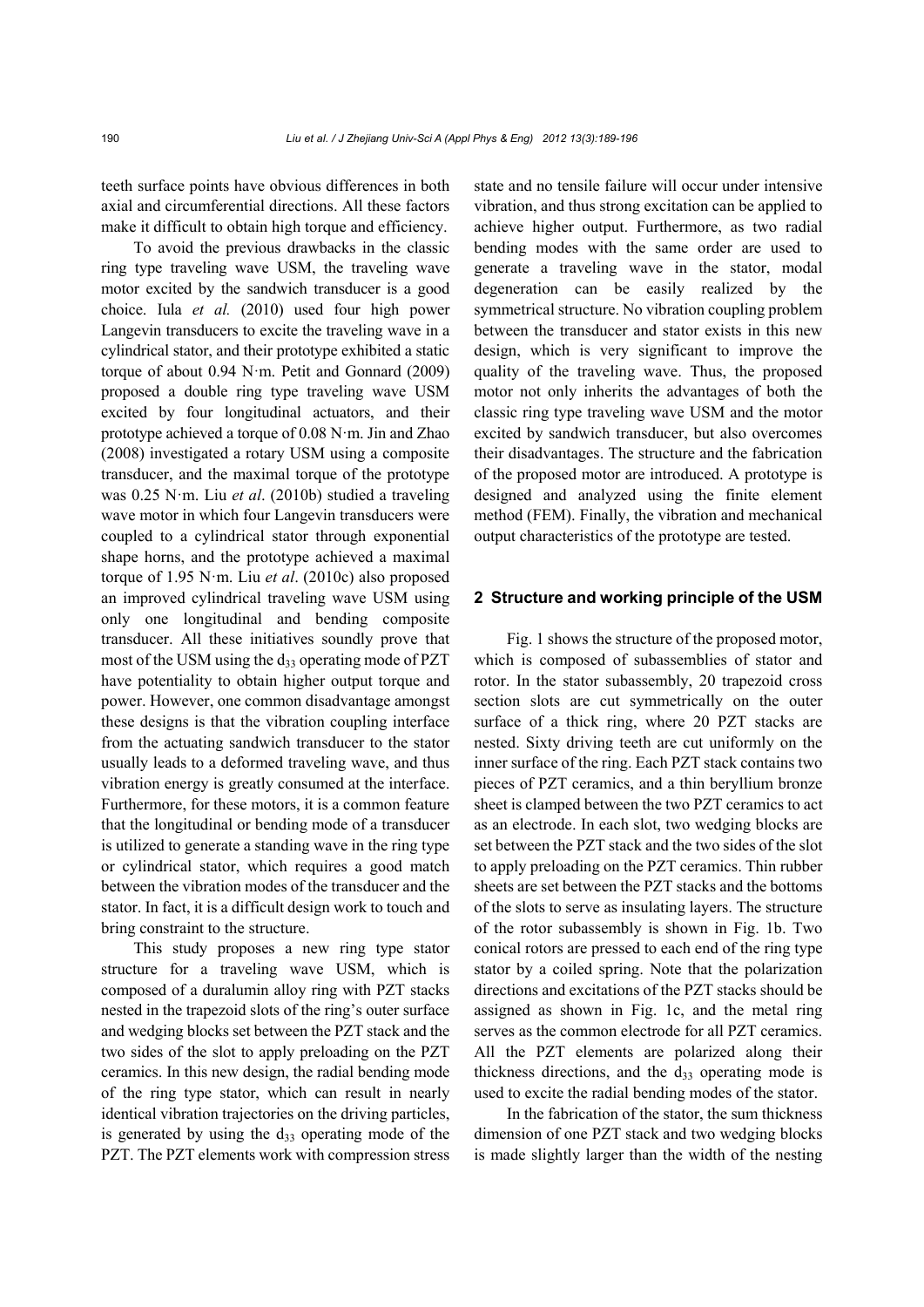

**Fig. 1 (a) Structure of the proposed USM, (b) section view, (c) PZT polarization and excitation, (d) partial enlarged drawing, and (e) generations of standing waves**

slot by a scale of approximately  $5 \mu m$ , and this scale is used to provide preloading on the PZT stacks to ensure that they always work under compression stress state. In the embedding of the PZT stacks and the wedging blocks, epoxy adhesive is used at the interfaces to glue them to the stator. To reduce weight, the ring and the rotors are made of aluminum alloy 2A12 in Chinese material standard. The wedging blocks are made of 45# steel in Chinese material standard, and the PZT ceramics material is PZT-41 provided by the Jingdezhen Tonghui Electronics Limited Company, China.

In this study, we intend to produce a bending traveling wave with five wavelengths in the stator, which means that two stand-alone B(0, 5) radial bending mode vibrations with identical frequency and amplitude should be generated in the stator (where 0 and 5 indicate nodal circles and diameters, respectively). Furthermore, these two vibrations should have a quarter wavelength difference on space and a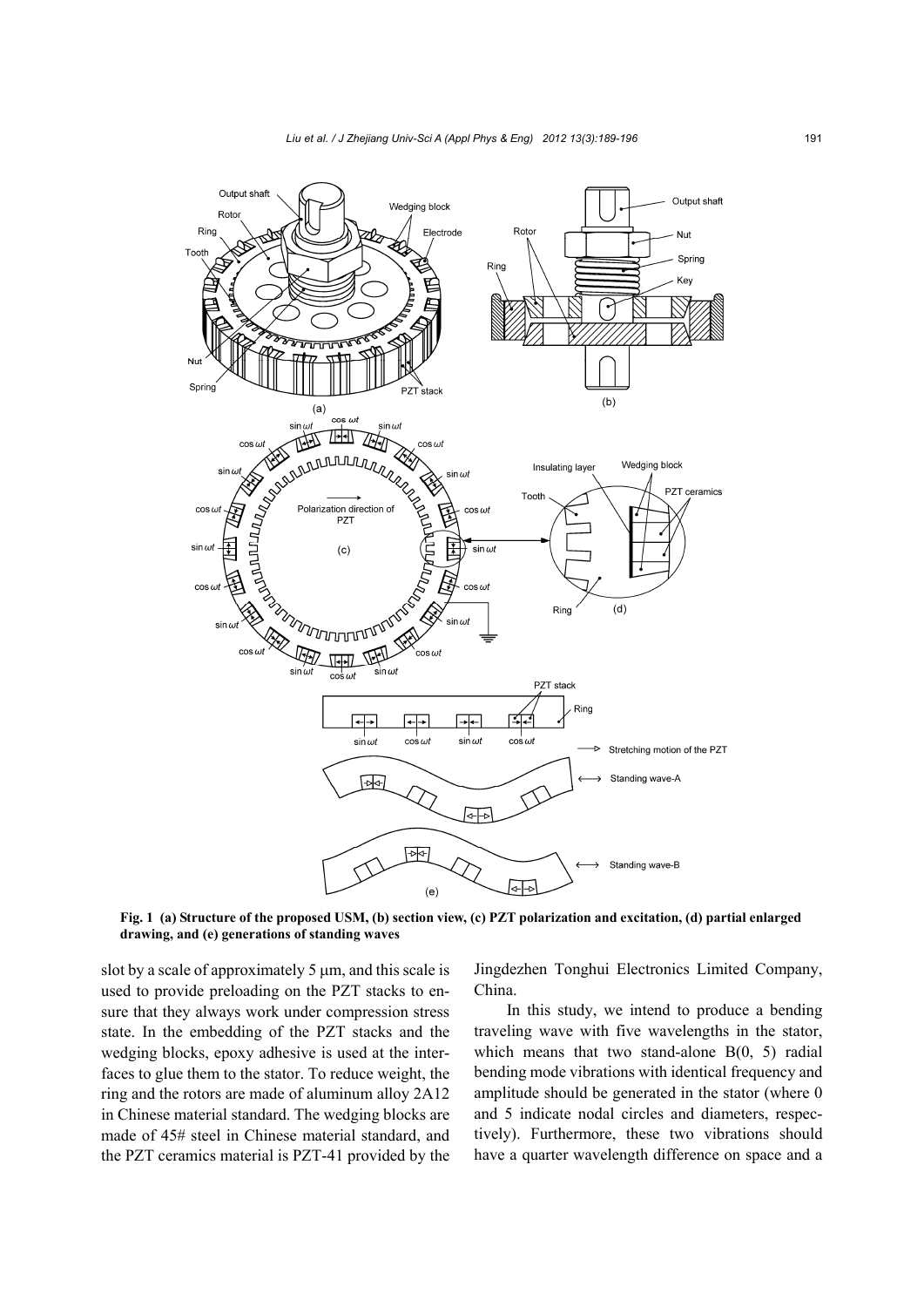phase difference of 90° on time. The polarization and excitation manners of the PZT stacks shown in Fig. 1c are established to ensure these necessary conditions for the traveling wave excitation.

In Fig. 1e, one-fifth of the stator, which is one wavelength and contains four PZT stacks, is taken out and developed to be a beam (the teeth and the wedging blocks are ignored for a simple presentation). By applying sine and cosine exciting voltages, stretching vibrations can be generated on the PZT stacks. The stretching vibrations of the first and the third PZT stacks can generate one bending standing wave (standing wave-A), while the other standing wave (standing wave-B) is excited by the second and the fourth PZT stacks. The setting mode of the PZT stacks makes these two flexural standing waves have a quarter wavelength difference on space, while the 90° temporal phase difference is determined by the exciting signals. The degeneration of these two standing waves can result in a flexural traveling wave that rotates round the circumferential direction of the ring. Then, elliptical motions will be formed on the surface particles of the teeth, and the circumferential components of the particle motions can drive the rotors by friction coupling. By changing the phase difference of the exciting signals, the rotary direction of the rotor can be easily altered.

#### **3 Design and analysis of the stator**

FEM analysis of the proposed stator was performed to validate the preliminary design (ANSYS 9.0, Ansys Inc., Canonsburg, PA). Firstly, modal analysis was carried out to extract the resonance frequency of B(0, 5) vibration mode of the stator. The voltages applied on the nodes of the PZT in the electrode regions were set to zero. As the thickness of the brass electrode is only 0.1 mm, they were ignored in the stator FEM model. The rubber sheets between the PZT stacks and the bottoms of the slots were also ignored as they had very low rigidity (its thickness is about 0.35 mm). The final dimensions of the duralumin alloy ring are listed in Fig. 2. The thickness of the ring is 15 mm, and the dimensional parameter of the PZT stack is 15 mm $\times$ 5.1 mm $\times$ 5 mm. Fig. 3 shows the vibration mode shapes of the proposed stator, where B(0, 5) bending vibration modes can be clearly



**Fig. 2 Dimensions of the duralumin alloy ring (unit: mm)**

recognized. There is a quarter wavelength difference on space between the two  $B(0, 5)$  modes, which satisfies the condition for composing a traveling wave. Analytical results indicated that the resonance frequencies of the two  $B(0, 5)$  modes were equal to be 20.77 kHz.

Then, transient analysis was performed under free edge boundary condition to investigate the excitation of a flexural traveling wave and the particle motions on the driving teeth. Based on the modal analysis results, sine and cosine exciting voltages with effective value of 100 V and frequency of 20.77 kHz were applied to the PZT stacks. By running the transient analysis procedure, the vibration mode shapes shown by Fig. 3 were observed to travel continuously round the stator. To obtain the motion behavior of the driving points, the center nodes on the outer rims of five successive teeth were selected, and Fig. 4 gives the vibration trajectories of the selected nodes in the final period. The gained elliptical trajectories accord with the basic character of traveling wave motor. There is minute diversity among the particle motion trajectories, which indicates that the wave formed in the stator is nearly an ideal traveling wave. Fig. 5 shows the vibration trajectories of five nodes on the center line of one tooth, and the five elliptical trajectories almost overlap each other. The vibration amplitudes in radial and circumferential directions also show that intensive vibration is excited in the proposed stator, which is helpful in improving the output speed and torque.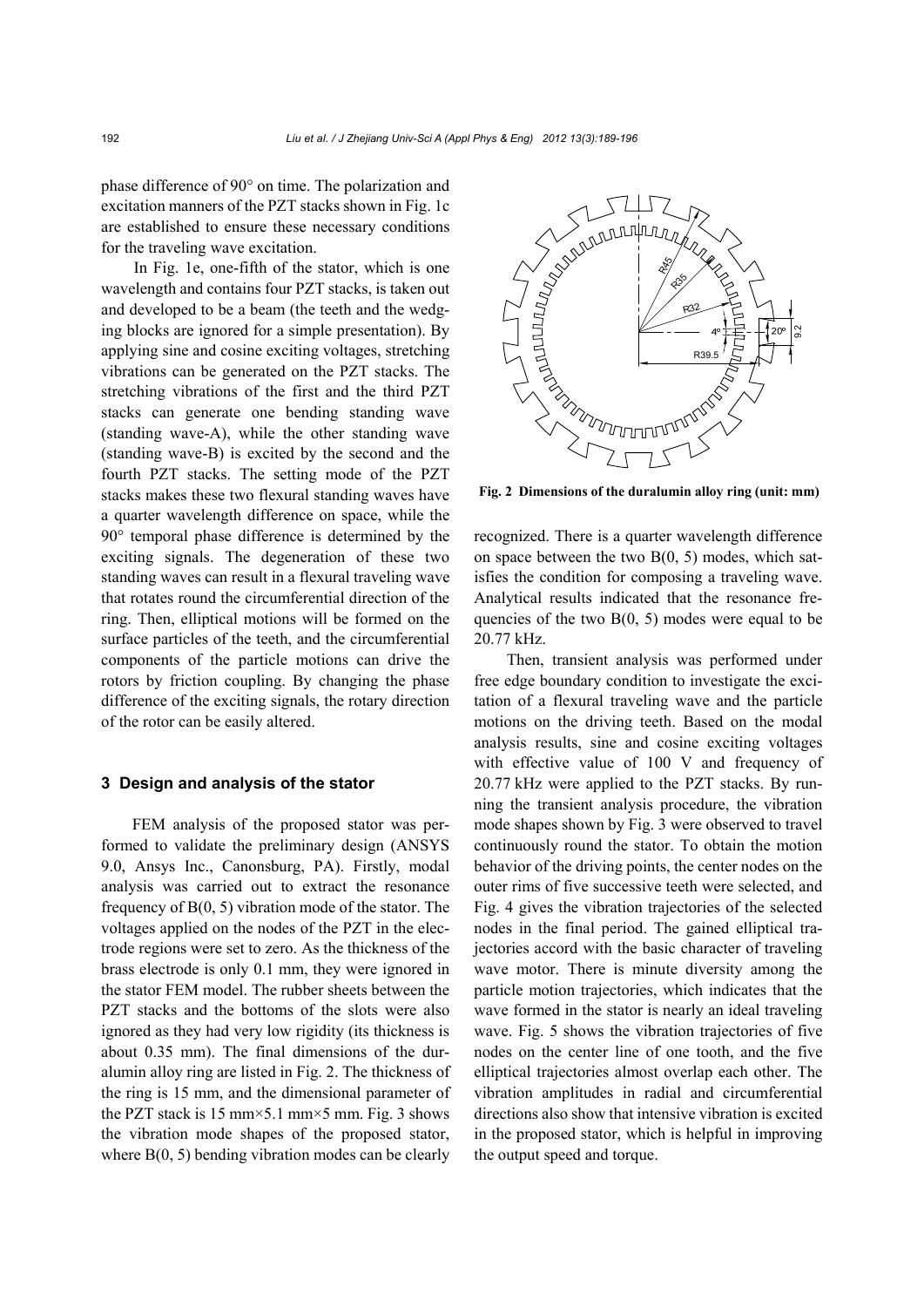*Liu et al. / J Zhejiang Univ-Sci A (Appl Phys & Eng) 2012 13(3):189-196* 193



**Fig. 3 Two B(0, 5) vibration modes of the stator. (a) Mode-A; (b) Mode-B.**



**Fig. 4 Vibration trajectories of nodes on five successive**  teeth  $T_1 - T_5$ 

It is clear that the axial bending mode adopted by the classic ring type traveling wave USM exhibits defects as obvious vibration amplitude diversities of teeth surface particles in both axial and circumferential directions. Thus, the rectifying region between the stator and the rotor should be near to the outer circumference of the stator, which makes it difficult to obtain high output torque and efficiency. Fig. 4 and Fig. 5 state that nearly identical vibrations are generated on the driving particles, which is a significant advantage of the radial bending mode in comparison with the axial one.

## **4 Experiments**

A prototype motor was fabricated based on the afore-mentioned FEM analytical results (Fig. 6). The



**Fig. 5 Vibration trajectories of five nodes**  $P_1-P_5$  **on one tooth** 



**Fig. 6 The prototype motor**

duralumin alloy ring with trapezoid slots and driving teeth was fabricated using a linear cutting machine. The vibration mode shapes and the corresponding resonance frequencies of the prototype were measured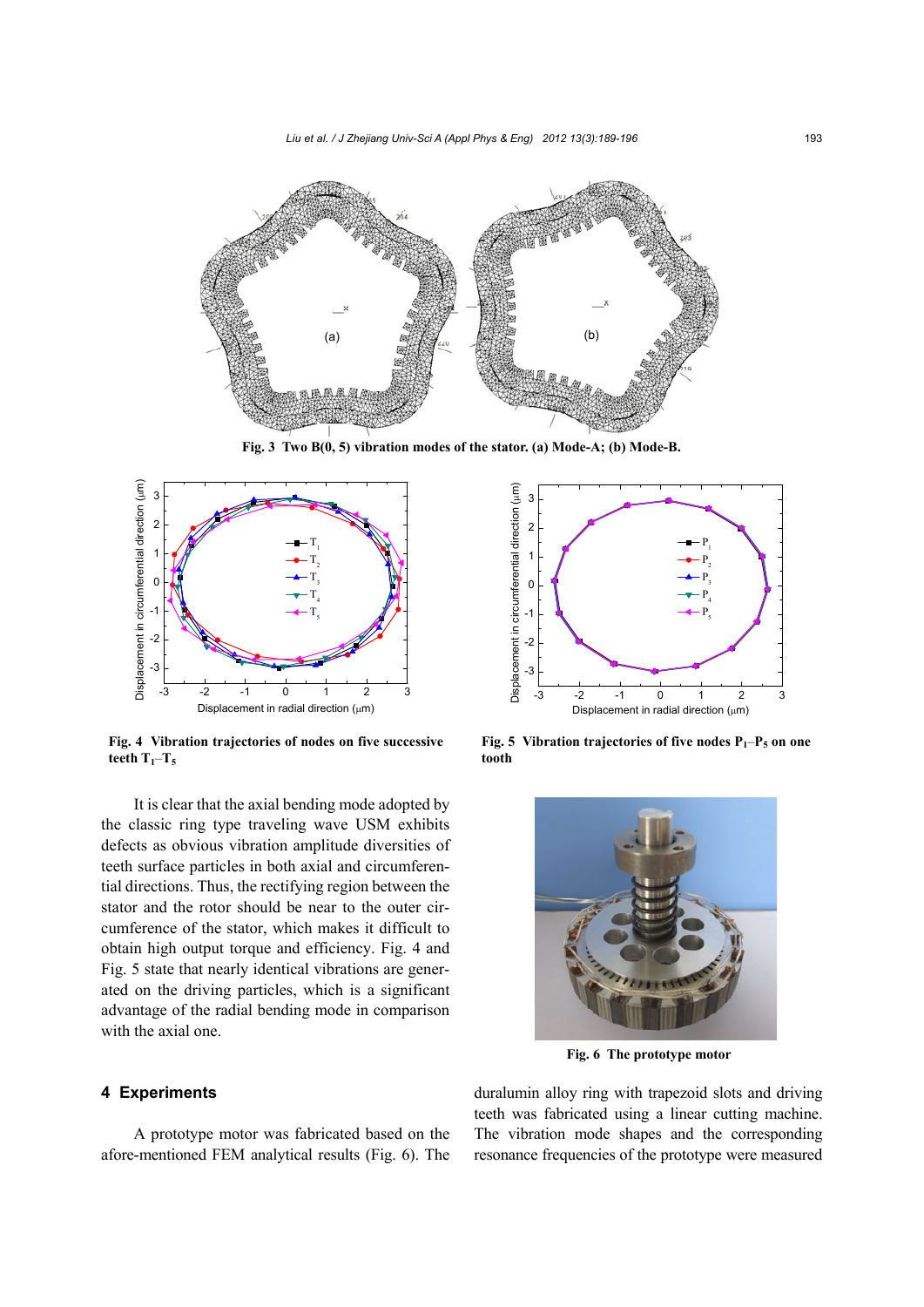using a scanning laser Doppler vibrometer (PSV-400-M2, Polytec, Germany), and Fig. 7 shows the test results. Considering the vibrometer can only test 1D vibration, part of the outer surface of the stator, about three-quarters wavelength, was selected as the test region during the measurement. Figs. 7a and 7c state that two standing waves are excited under the radial bending mode of the ring type stator, whose phase difference on space is a quarter wavelength. This test result agrees well with the FEM analysis results as shown in Fig. 3. Figs. 7b and 7d indicate that there is no other natural vibration mode in the ambient frequency range of  $B(0, 5)$  mode that is obviously excited, which is very favorable for the operational stability of the motor. The resonance frequencies for the two phases are tested to be 19.211 and 19.297 kHz, which are different from the FEM calculated results with discrepancies of 1.559 and 1.473 kHz, respectively. The materials' physical parameters in the FEM model are simply imported from the materials handbook, which may result in these discrepancies. The neglect of the rubber sheets and the electrodes, the machining error and the rigging error are the other reasons that may lead to these discrepancies. There is only 0.086 kHz difference between the two resonance frequencies, which states that the two phases have good consistency.

To evaluate the energy conversion performance of the motor, the elements' parameters in the equivalent circuit model of the stator were measured with the impedance analyzer (4294A, Agilent Inc., USA), (Table 1). Thus, the concerned parameters can be calculated, and the quality factor  $Q_m$  may be obtained:

$$
Q_{\rm m} = \frac{1}{R_{\rm m}} \sqrt{\frac{L_{\rm m}}{C_{\rm m}}},\tag{1}
$$

where  $R_m$ ,  $L_m$  and  $C_m$  are the dynamic resistance, inductance and capacitance in the mechanical branch of the equivalent circuit, respectively. Another important parameter is the electromechanical dynamic coupling factor *k*, which may be calculated by

**Table 1 Measured equivalent circuit parameters and cal**culated  $Q_m$  and  $k$ 

| Phase | $R_{\rm m}(\Omega)$ | $L_{\rm m}$ (mH) | $C_{\rm m}$ (pF)            |
|-------|---------------------|------------------|-----------------------------|
| A     | 992.385             | 460.777          | 146.680                     |
| В     | 1020.98             | 439.702          | 153.978                     |
|       |                     |                  |                             |
| Phase | $C_{\rm a}$ (nF)    | $Q_{\rm m}$      | $k\left(\frac{9}{6}\right)$ |
| А     | 7.02833             | 56.48            | 14.30                       |



#### **Fig. 7 Vibration test results of the prototype**

(a) Vibration shape of phase-A; (b) Vibration velocity response spectrum under phase-A excitation; (c) Vibration shape of phase-B; (d) Vibration velocity response spectrum under phase-B excitation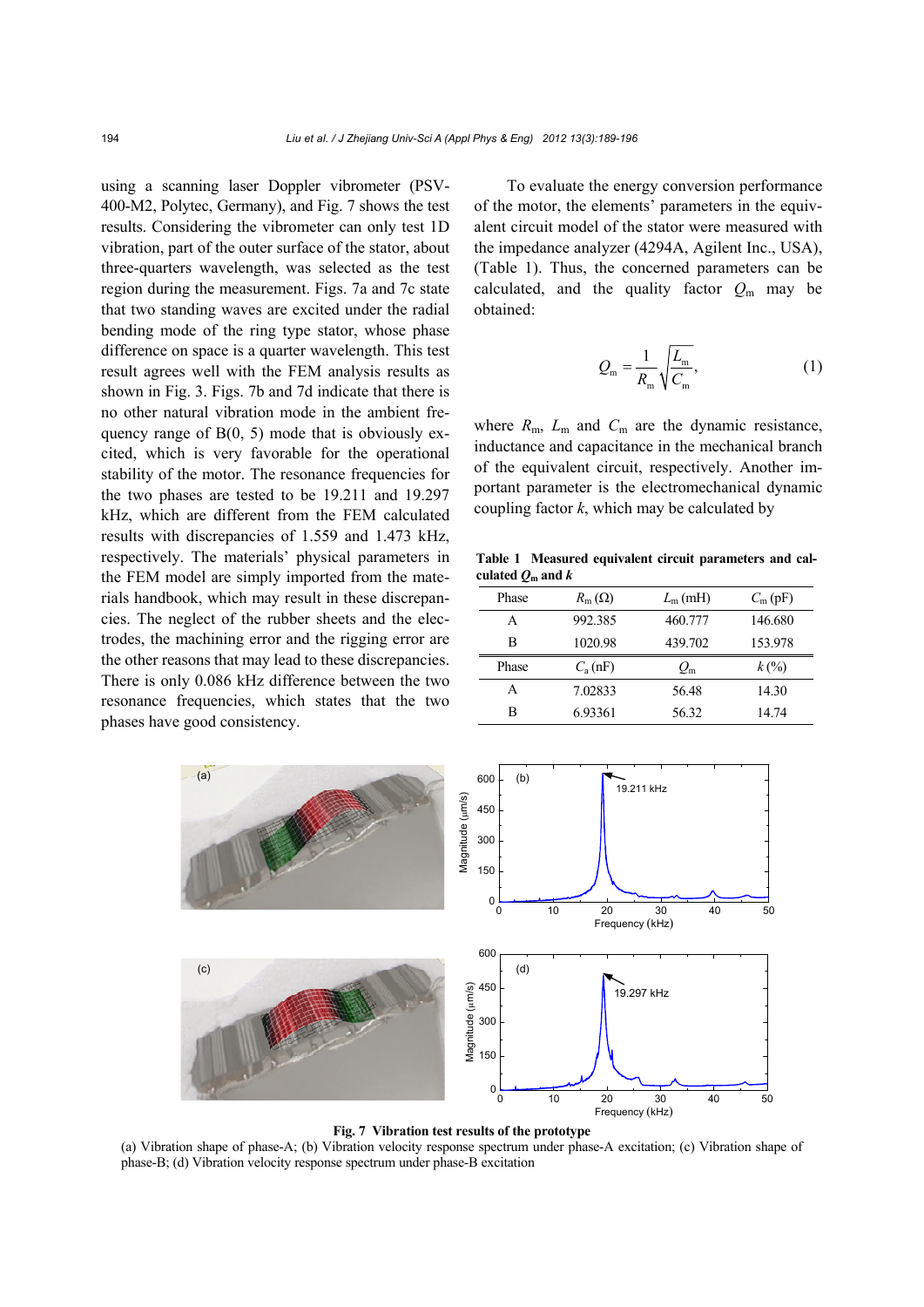$$
k = \sqrt{\frac{C_{\text{m}}}{C_{\text{a}} + C_{\text{m}}}},\tag{2}
$$

where  $C_a$  stands for the clamped capacitance.

Finally, two phases of exciting voltages that have a phase difference of 90° on time are applied on the PZT elements to test the mechanical output ability of the prototype. Fig. 8 gives the output speed under different exciting frequencies on a no-load condition (effective value of input voltage 150 V). The motor achieves a maximal speed of 126 r/min as the exciting frequency is approximately 19.20 kHz. Then, the frequency and effective value of input voltages are fixed to be 19.20 kHz and 150 V, respectively, and Fig. 9 gives the output speed and power under different torques.



**Fig. 8 Motor speed under different exciting frequencies**



**Fig. 9 Motor speed and power under different torques**

Fig. 9 shows that a maximal torque of  $0.8 \text{ N} \cdot \text{m}$  is achieved by the prototype, while the maximal power is about 3.9 W. As the rotors are driven by the frictional forces between the interfaces, the output torque can be improved by increasing the preload. Note that no frictional material was used in the prototype, and the adopting of appropriate frictional materials for the interface will significantly enhance the output features of the motor. Furthermore, two conical rotors were used in the prototype, and the end rims of teeth served as the driving tips. This match has not fully used the same elliptical vibration on the driving particles. Thus, the elastic rotor that has cylindrical contact with the inner surfaces of the teeth will obviously improve the output torque.

# **5 Conclusions**

A new traveling wave USM using a thick ring stator with nested PZT stacks is proposed. This new design not only inherits the advantages of both the classic ring type traveling wave USM and the motor excited by sandwich transducer, but also overcomes their disadvantages. The high electromechanical coupling factor  $d_{33}$  operating mode of the PZT favors the motor has the potential to obtain powerful mechanical output. The nesting structure of the PZT stacks ensures that no tensile failure will occur under intensive vibration. There is no matching problem between different type vibration modes in this design, which makes the design procedure quite flexible. The elliptical trajectories of driving particles show a significant advantage of the proposed motor in obtaining nearly identical vibrations on the driving teeth. After the fabrication of a prototype motor, the maximal torque and power of 0.8 N·m and 3.9 W are achieved, and they are relatively high values for traveling wave USM when considering that the weight of the stator is only 0.18 kg.

Future study will focus on the following aspects: optimizing the structure of the motor to improve the electromechanical coupling factor, tuning the resonance frequency larger than 20 kHz by decreasing the radial dimensions of the stator, testing different frictional materials and applying larger preload to the interface, and designing an elastic rotor that has cylindrical contact with the inner surfaces of the teeth.

#### **References**

- Asumi, K., Fukunaga, R., Fujimura, T., Kurosawa, M.K., 2009. Miniaturization of a V-shape transducer ultrasonic motor. *Japanese Journal of Applied Physics*, **48**:07GM02. [doi:10.1143/JJAP.48.07GM02]
- Chen, W.S., Liu, Y.X., Liu, J.K., Shi, S.J., 2010. A linear ultrasonic motor using bending vibration transducer with double driving feet. *Ferroelectronics*, **400**:221-230. [doi:10.1080/00150193.2010.505544]
- Iula, A., Corbo, A., Pappalardo, M., 2010. FE analysis and experimental evaluation of the performance of a